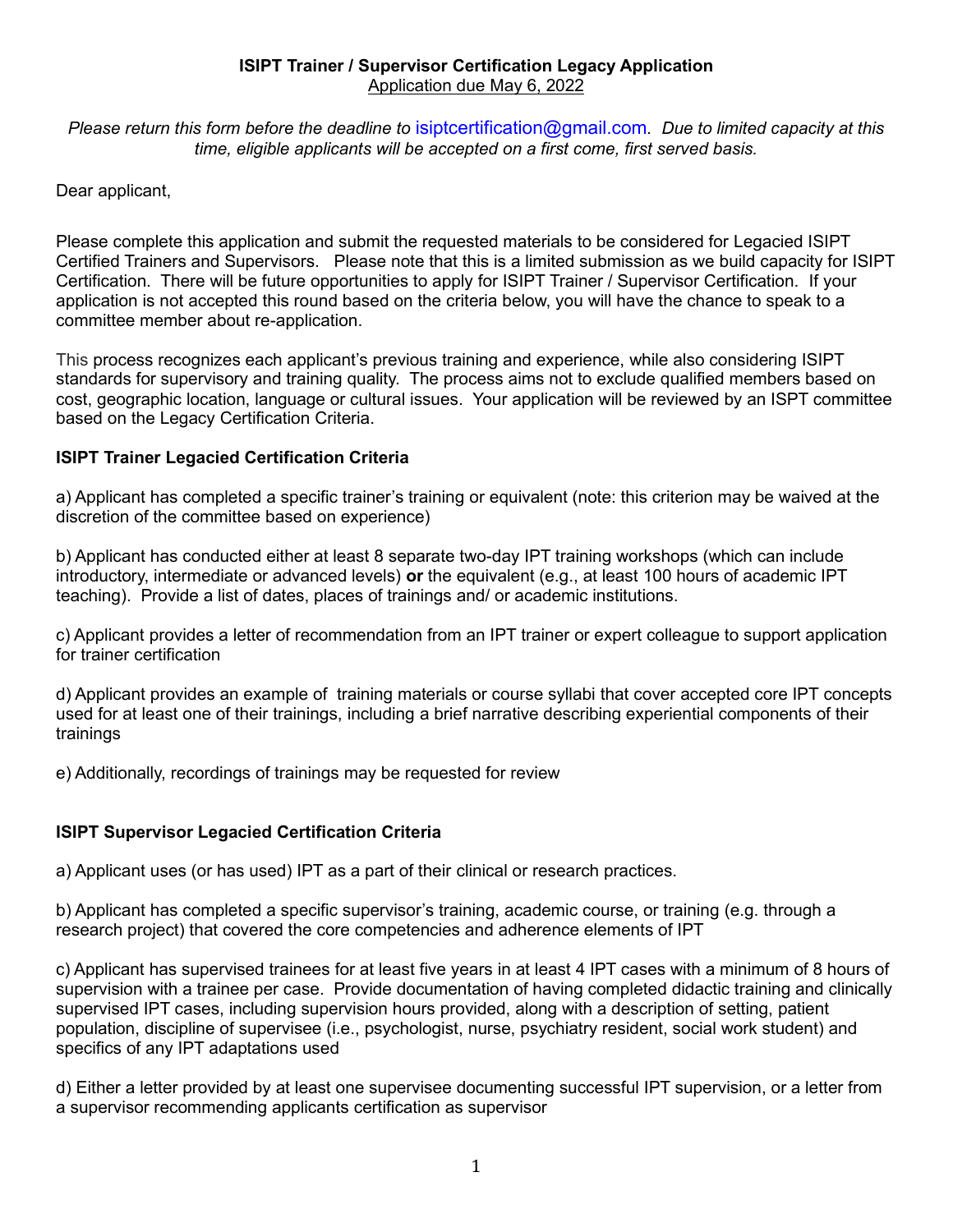## **Application Form**

Please read all instructions and parts of this application form. Please complete all parts of the application. Applications with omissions will not be reviewed. Please contact the ISIPT Certification Committee at [isiptcertification@gmail.com](mailto:isiptcertification@gmail.com) with any questions about the application. PLEASE NAME YOUR FILE AS YOUR "LAST NAME\_APPLICATION" (e.g. Flynn\_application).

First and Last Name:

Best contact information for you:

- Email
- Phone number

Eligibility (please check the boxes that apply):

- $\Box$  ISIPT members in good standing (dues up to date).
- $\Box$  Complete all parts of this application by the deadline
- □ Submission of application and training materials in English, French, Turkish, Hebrew, or Portuguese
- 1. I am submitting materials to apply for
	- □ Trainer Certification
	- □ Supervisor Certification
	- □ Both Trainer and Supervisor Certification
- 2. In which Country / Region do you live?
- 3. In what region(s) do you work?
- 4. What is your primary training language?
- 5. Secondary training language?
- 6. What type of trainings do you typically conduct (select all that apply ):
	- □ Introductory IPT / IPT-A / IPSRT or related workshops
	- □ Advanced IPT / IPT-A / IPSRT workshops
	- □ Academic courses (teaching) of IPT / IPT-A / IPSRT
	- □ Clinical supervision and / or coaching in IPT / IPT-A/ IPSRT
	- $\Box$  Other (write-in):  $\Box$
- 8. a) Approximately how many trainings per year do you conduct (any of the above )?
	- b) Approximately how many trainings total have you conducted in your lifetime?
- 9. How long have you been providing IPT trainings in any of the formats listed in item 6?

10. For supervisor certification: a) What year did you start supervising trainees in IPT? b) how many IPT therapists have you supervised overall?